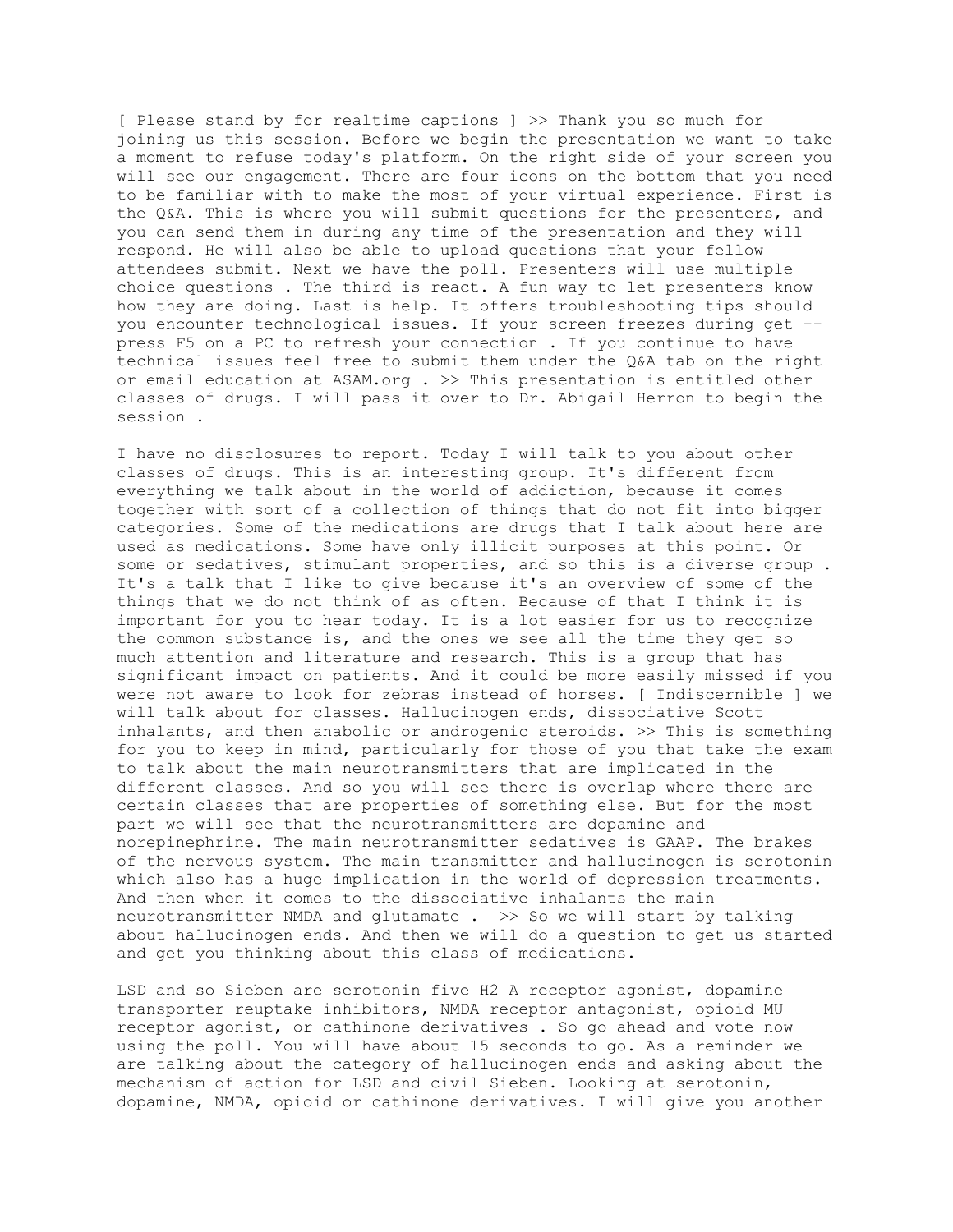five seconds to go. And then we will move on to see the answer. If you picked a . A good job you are paying attention on the previous slide will be talked about serotonin being the main neurotransmitter implicated in hallucinogen use. Let's get into more detail about hallucinogens and how they work , and what kind of effects you can see with hallucinogen use. >> Hallucinogens are a class of drugs that produce alterations in thought, mood, and perception. They also are notable that they produce minimum autonomic side effects and very little craving. So it's a sensory experience, much more than a physical experience. He also failed to produce any kind of excessive stupor or sensual stimulation. So you are not going to see significant changes in blood pressure, heart rate or in people seeming intoxicated arm. The same might with sedative or alcohol. >> Some people suggest that a better term for hallucinogens is hallucinogen I am a psychiatrist and for those that are similarly inclined, hallucinations tend to be a perception in the absence of a stimulus, whereas allusions are actually an alteration or enhancement of an existing sensory perception. Hallucination is hearing sounds, where an illusion is misinterpreting a queue. Seeing us and interpreting as something else. They are actually more likely to produce illusion type behaviors. Which may be a more accurate term. >> Interesting reality testing is generally intact, individuals generally able to distinguish the experience that they are having as a result of substance use, rather than believing it to be a real perception. This effect varies greatly with the expectations and environment. And so it is important to get a context of how people are using, and when people consciously seek out to use this but when they use these in parts of spiritual journeys, or religious practice. The setting is very important but to be in a low stimulus environment and environment that feels safe and protected helps people to have a more positive experience. Rather than a more negative experience of hallucination .

I mentioned serotonin is the main neurotransmitter. The classical hallucinogens or referred to as the serotonergic hallucinogens. This works at the five H2 a receptor. Agonist or partial agonist of the receptor, meaning they stimulate the receptor. There are two subclasses . You do not need to worry about this. Unlikely to be tested at this level. But there is a group that are much more serotonin analogues, and a group that are norepinephrine analogues, and the norepinephrine group much more selected for the five HD 2 A. Whereas they find out more of the subtypes the serotonin receptor. >> Also important to note there are members of this class. They are the [ Indiscernible ] that are not hallucinogen edit. So there are stimulants and in other words for things like ecstasy, or MDMA about are not hallucinogens but go to the same receptor that share chemical properties. >> What do hallucinogens do? You can see altered shapes and color, synesthesia , things like they can taste colors or see music. There also can be alterations in mood which can be positive or negative. Increased anxiety or tension. A distortion of sense of time. We people will either feel no time has passed at all or many hours have gone by when it has only been a few minutes. Difficulty expressing thoughts. Feelings of depersonalization or disconnection. A semi dreamlike or altered state. >> There is not prominent somatic effects but there can be some including dizziness, weakness, tremors, nausea can be very significant with some of these. Drowsiness, paresthesia, and blurred vision. >> Hallucinogen and use his relatively uncommon but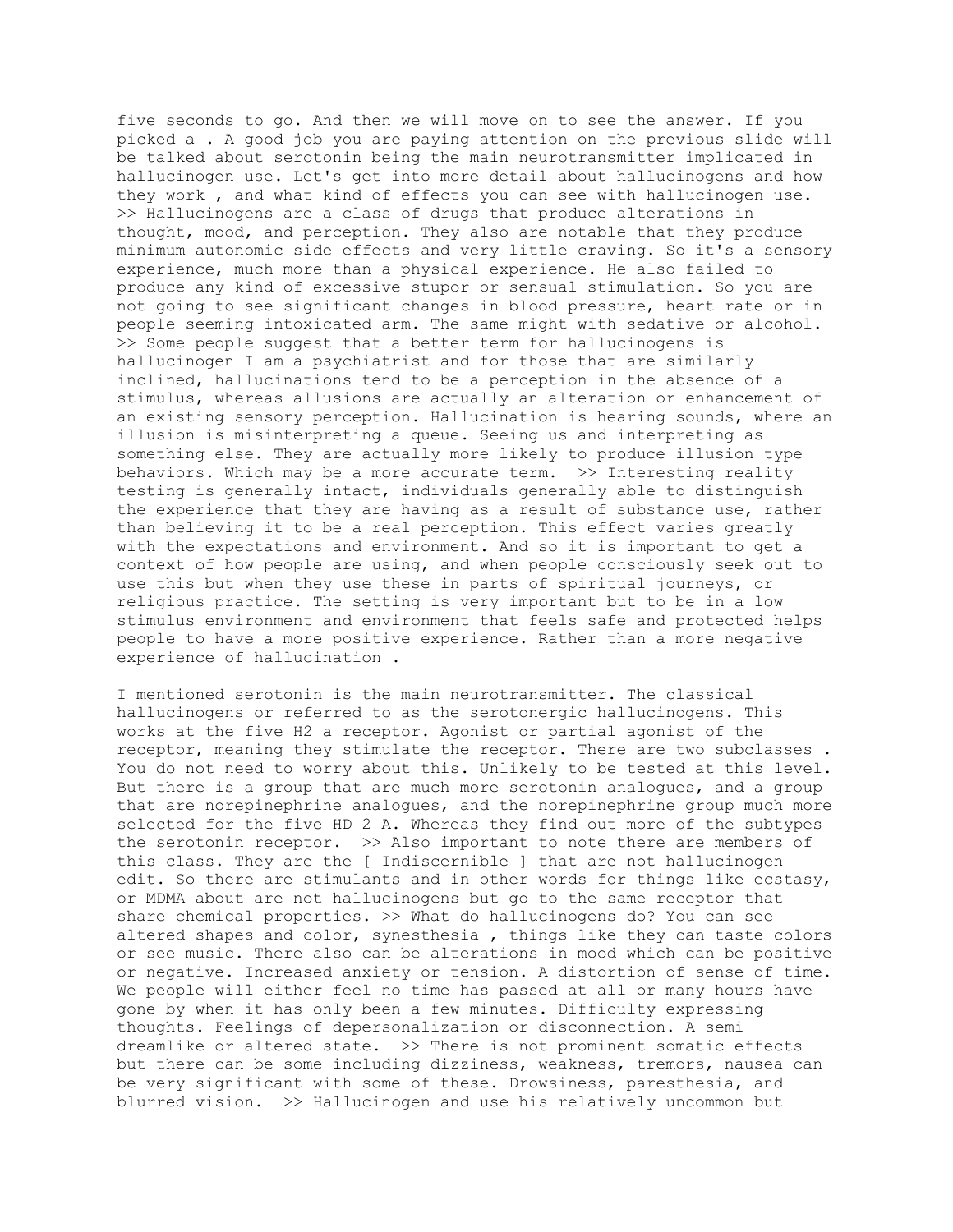initial use, past year initiatives, people who started using a certain substance for the first time. The national survey of drug use and health, individuals 12 and older. There is actually more new users of hallucinogen ends, it is pointing to stimulants were should be pointing to hallucinogen ends. Then there are of cocaine, heroin, inhalants. So definitely some new use in the adolescent population that can be significant. So now we will talk about some of the different types of hallucinogens in more detail. DMT is the prototype of this subclass of hallucinogens but like in drug discrimination studies, and a lot of research done on hallucinogen ends. This is a naturally occurring substance found in some plants, and also in the secretions from certain kinds of toads. If you have heard of the idea of licking the toad got in order to get the hallucinogen secreted by the skin of the toad. Very rapid on-site, less than five minutes, and a short duration of action. So gone in about 30 minutes. Most commonly used through inhalation, and very rarely injected. You can also taking poorly but it requires MAOI inhibitor in order to be processed in oral route. >> This one is probably the hallucinogen and that has the most reputation and for four use in certain religions, but also for people seeking spiritual journeys, sitting in the woods and doing Ayahuasca retreats. Ayahuasca is a key or a brew that contains DMT and MAOI's and other types of hallucinogen ends . It is legalized for religious use in Native American. But a very specific religion. Otherwise illegal substance in the U. S.. We will talk about psilocybin, another naturally occurring substance found in certain types of mushrooms. Psilocybin for detachment from reality . Inability to discern fantasy from reality. It can lead to panic and psychosis. The reality testing is not intact as it is with some other members of the hallucinogen class. There is a rapid tolerance to effects and force tolerance with LSD. If people use psilocybin with regularity, they become more able to tolerate the effects over time. >> Reports of having mystical experiences and profound sense of inner peace and patience, which is what drives people to use psilocybin. Also there can be negative effects which are predominantly G.I., nausea, vomiting and significant environment desk of vomiting with Ayahuasca as well. As well is anxiety with psilocybin. It lasts a lot longer, for to six hours. If people are having a negative experience they have to sit with it much longer than something with DMT which is only about 30 minutes.

LSD is the most famous hallucinogen. It is a water-soluble, clear white odorless crystals. It can be used in a number of different ways. It can have a blotter paper cover everything paper with LSD is dropped onto and tried. It can also have breath mints, sugar cubes, or thin gelatin squares where it is pressed into pills. It can be smuggled in or sent in under a posted stamp. It's easy to transmit. What I show you in the corner is branding. Different makers of LSD will put different types of figures or colors to market their batch of drug. This has an onset of about 30 to 60 minutes, peak to to four hours, duration eight to 12 hours. Predominantly we have physical sensory effects altered shapes and colors but a heightened sense of hearing. Also depersonalization, visual hallucinations and alterations in mood .

Masculine . The legalization is within the native American church and [ Indiscernible ]. From this cactus the buttons and the crown of the . [ Indiscernible ] although sometimes they are used interchangeably as terms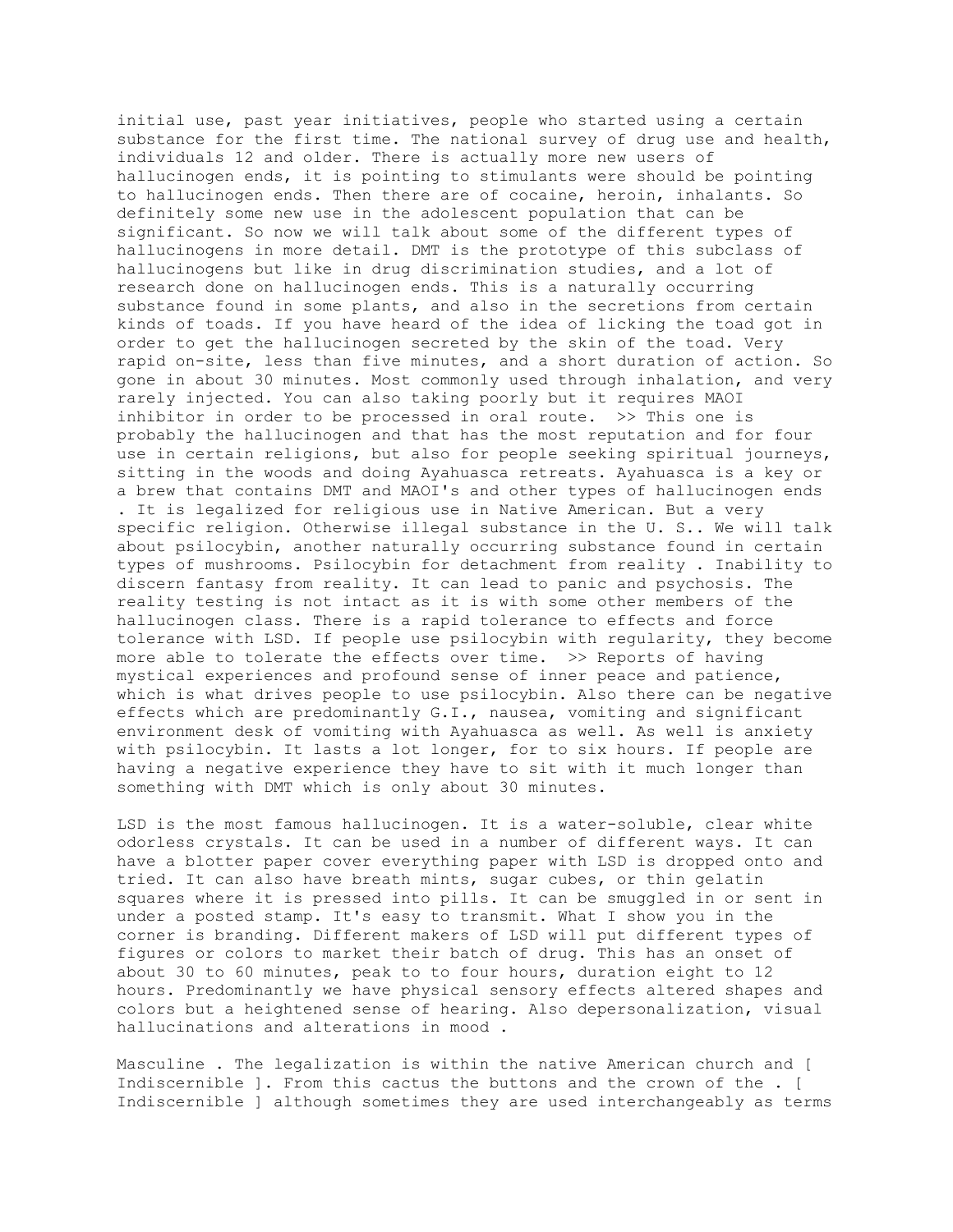of the drug. It takes about six to 10 buttons for intoxication. A slow onset. About 30 to 60 minutes. The first hour you will see minor changes, some nausea, then over a. About 5 to 10 hours there could be visual illusions and synesthesia. >> DOM is a chemical modification to Mescaline like substances, used as a model hallucinogen and in drug studies. Not widely used recreationally. I mentioned how there were members of this class that did not have hallucinogen effects. MDA is the parent drug that can be modified to make MDMA which is ecstasy or Molly. So this is a substance that has both stimulant and loose a genetic effects but the intersection of the diagram. Somewhat similar to the combined effects of cocaine plus LSD. It can have stimulant effects also get can have some and pathogenic. A sense of connectedness to other people, a sense of understanding. This is sometimes rep presented and sold as MDMA but different and much about who's the genetic effect MDMA . >> Another diagram for you. Look at the different ones and what happens. You can see there are more hallucinogen like things. The DOM, and then this other side other effects like empathy, MDMA. The center you have MDA which is chemically modified. >> Another one is Salvia. It's a beautiful purple plant growing in the garden right outside the window where I am talking to you right now. It is legalized a plant widely grown. Many may have in your own garden. An herb found in southern Mexico, this America, also it grows very easily in most parts of the U. S.. It can be ingested by chewing, drinking a juice from it. Sometimes it can be smoked. If you remember many years ago a scandal with Miley Cyrus having a reputation seen smoking Salvia that it seemed to be marijuana but she said, do not be upset it's Salvia. It has a variable status currently banned in 29 states. And probably a move to band this federally in the future.

There is a copy of opioid agonist which is the active ingredient that produces the Colusa genetic effects. Salvia is intense and short-lived, under one minute and last and 30 minutes. You see changes in visual perception, feelings of detachment, you can have changes in mood, and sometimes I decreased ability to interact with surroundings. A sense of detachment from reality and even from themselves. >> Just to summarize that we talk about hallucinogen and the good and bad about the talk is the different classes do not relate to each other. So to summarize hallucinogen a clear sensorium contact memory, hyper alert. They are not sedatives. They can show arousal on EEG, intact reality testing, and sometimes they can be reasoned with or calmed by talking. Visual hallucinations are much more prominent compared to auditory. >> There is something that people talk about flashbacks the real name is actually hallucinogen persisting perception disorder. HP PD. This is a reexperiencing of perceptual symptoms that were experienced during intoxication after use has stopped. It's unrelated to dose or number of exposure. And usually resolves within 1 to 2 years of last use. Most common triggers other substance use. A patient who had passed hallucinogen use may now uses marijuana, and it is as though they were using the hallucinogen.

Now let's move onto the next class. Dissociative spirit we will talk about this with the question. PCP and ketamine are serotonin five HT 2 a receptor agonist, dopamine transporter reuptake inhibitors, NMDA receptor antagonists, opioid mu-receptor agonists, or cathinone derivatives ? You will have about Steen seconds to answer this question. Go ahead now. We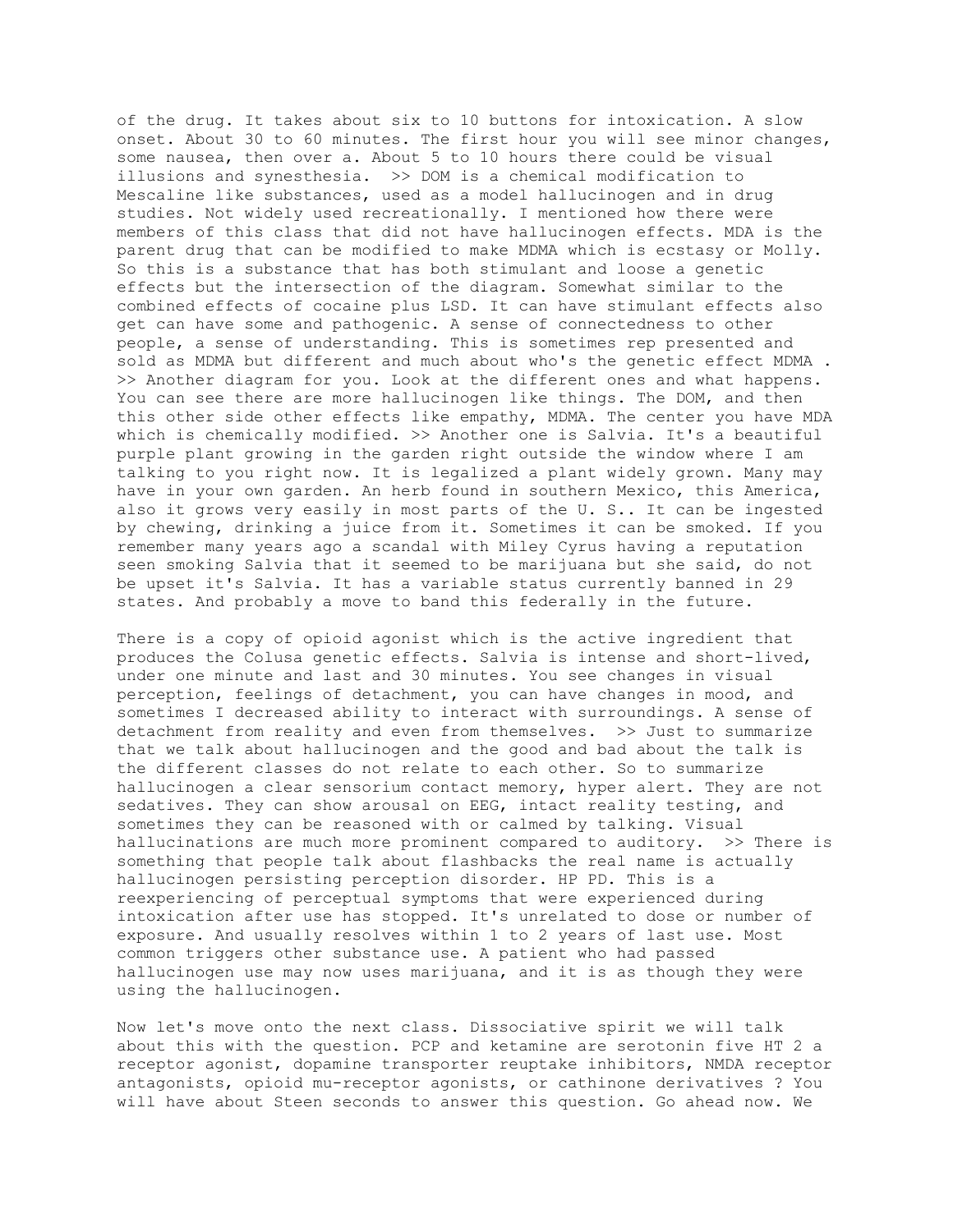are talking about the mechanism of action and neurotransmitter involved in PCP and ketamine. Think about the main neurotransmitters, about PCP and ketamine which are dissociative spirit I will take about five more seconds to answer the question. And then we will show the answer and talk about the logic. >> So PCP and ketamine are NMDA receptor antagonists. This is the unifying feature of the dissociative class, the act by Antigonus at the NMDA receptor. Let's look at that and some more detail. As I said by definition all NMDA receptor antagonists. This is the most complicated of all the substances we will talk about today from the neurotransmitter. Glutamate's is a substance that activates the NMDA receptors and it helps to filter sensory stimuli. When you take a dissociative, there is a noncompetitive lock of the NMDA receptors, so you shut off the ability to alter sensory stimuli, which results in sensory overflow, flooding of the sensory system. Your body responds by disassociation . So rather than stopping which a lot of people think maybe it stops the ability to receive sensory input, but actually floods the system and the response is shutting down and dissociating from big able to process . A little bit more complicated than the other substances. >> A number of significant members of the class. PCP and pet amine as well as dextromethorphan which is widely available as an overthe-counter cough suppressant. And nitrous oxide which obviously has ongoing medical indications which we will talk about more in the inhalant group and a second . The effects are dissociation, sensory isolation, mental distortions, you can see sensory effects but again more predominately sensory and then with physical symptoms. Dissociative use is much more common in men and women, and common in a large urban areas, in combination with alcohol or other illicit substance is. Dissociative use is rampant looking at the lifetime prevalence of drug use. You can CPCP is toward the bottom. With only heroin lower, marijuana at the top. So PCP use in particular is rare. >> PCP developed in an IV anesthetic, for pharmaceutical indication, no longer FDA approved, now is schedule one substance. Because there was an association with the prolonged delirium after its anesthetic use. Also risk of seizure or death from PCP use. Available as a powder, tablets, liquid, and sprayed onto plant leaves and then smoked. It can be taken for installation as well. >> PCP effects vary significantly depending on dose but very dose-dependent. You can go from confusion, delirium, psychotic systems up to, and seizures. It is rare. People do not use it as such high amounts but it can happen. >> This is a great word. PCP is off psycho climatic. And it mimics psychosis. It can include both positive symptoms, delusions and hallucinations, the negatives like blunted affect, and being a social. PCP has one of the coolest bicycle signs which is nice Agnes, a Rotary nice Agnes for intoxication. Hyperreflexia, hypertension, feelings of vulnerability. The person get brought into you in this ER, because they were raging on the street, managed to fight off three police officers. And the treatment is a low stimulus environment, sometimes sedatives until it wears off. >> So ketamine is a substance abuse that he continues to have indication in use for anesthesia, particularly pediatric population. It is FDA approved for general anesthesia in both animals and humans. It's a schedule three. Administered IV or IM and medical setting. Also abused by inhalation, smokable -- oral administration. Less pollen and short acting the PCP when used as a drug of abuse.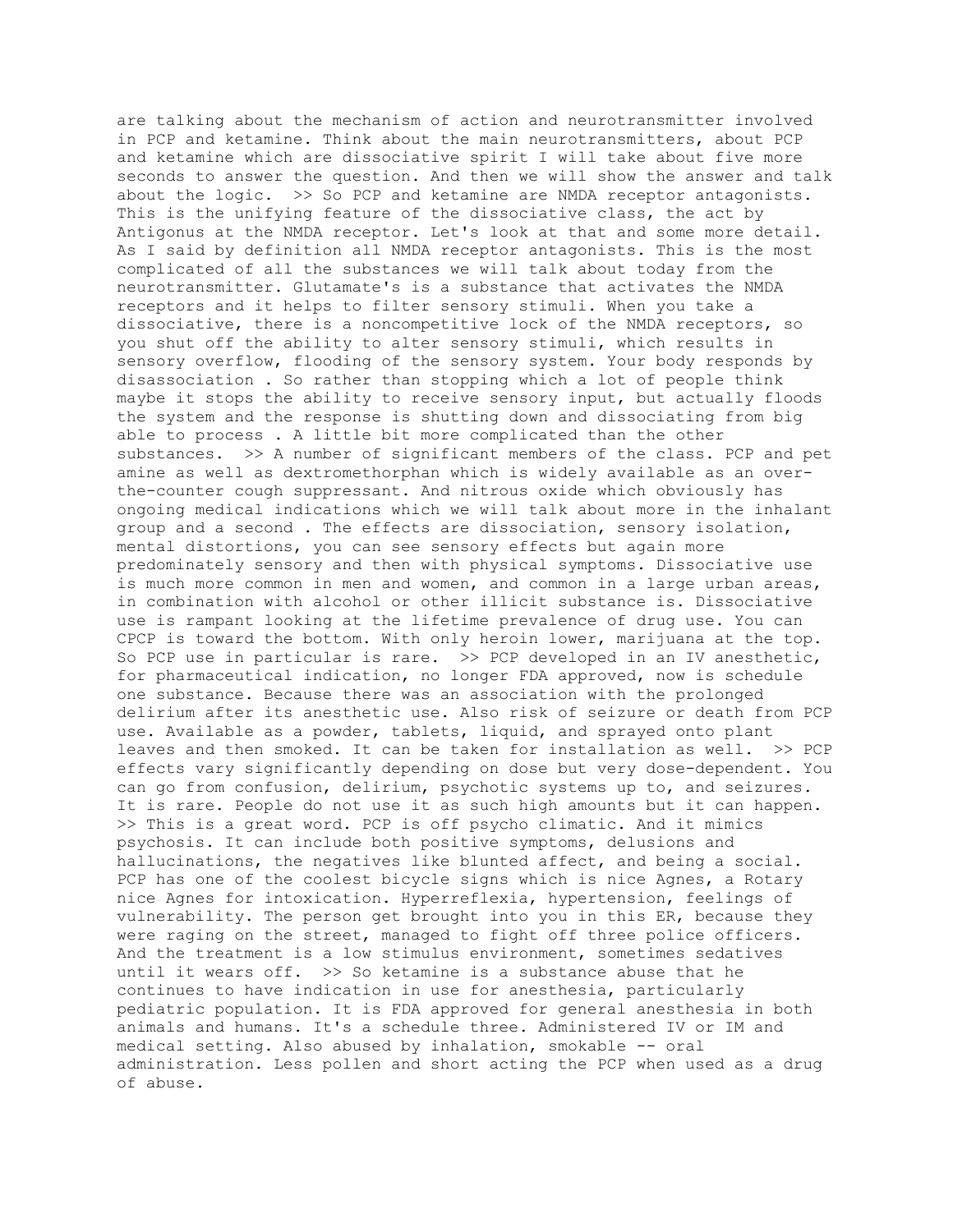Ketamine predominately is analgesic, anesthetic, and it creates a spacey feeling which is a K whole. Amnesia, delirium at higher doses, nice Agnes, you can have long-term negative consequences like dysphoria, memory impairment, apathy and irritability. >> Dextromethorphan is one I want to highlight to you. Many of you probably have it sitting in your house right now. It is the DM and Robitussin DM. It is in NyQuil, also available as a's angle product you can buy dextromethorphan tablets long. As a cough suppressant. And people can abuse them by taking high qualities of the over-the-counter drug sometimes it is called skittles or rowboat tripping. The antitussive dose is less than 120 milligrams daily. In the recommended dose is about 10 to milligrams every four hours. There is a very narrow therapeutic window. I am sorry a very low index of toxicity, about 300 to 800 milligrams you will see dissociative PCP like effects. So it's possible for someone to not have to take it or take an enormous quantity of pills. In order to have a PCP like effect. High risk medication particularly for younger people. They can go to the drugstore to purchase this. Dextromethorphan causes euphoria and hallucinations, increased with dose. It can cause sedation, drowsiness, dizziness, blurred speech, people can appear as though as they are intoxicated with alcohol. Nausea, vomiting, hypertension, diaphoresis, significant surgeon at properties. It increases seven Tony synthesis and release and reuptake. There have been associated debts with large doses. About 200 times the recommended dose. >> As a summary for this group, PCP is actually included on most screening panels despite it being relatively rarely used. You need special testing which is a send out for ketamine or DXM. You can see increased serum CPK and urine myoglobin with the use of dissociative spirit rarely see dilated pupils. Something to consider on the differential if you are looking at patients that might be intoxicated to distinguish or opioid withdrawal. You will not see people having pupil validation. Visual hallucinations are pretty were. >> Inhalants. The only group of substances that we classify based on the route of administration. Similar to saying cracked , cocaine, smoked heroin, and nicotine were in a group because they were all things that we smoked. Obviously there are some similarities and also very diverse physical effects that can be produced by the substances in this class. Once again we will start with a question. And you will answer this using the poll function. Many abused inhalants produce intoxication that most closely resembles which of the following? Alcohol, cocaine, cannabis, LSD, heroin. You have about 15 seconds to use your poll function. Remember we are talking about the effects and the intoxication syndrome with inhalants looks most like these substances. Think about your differential and what would be on it if you saw a patient with inhalant use. Inhalants intoxication most similar to alcohol. Let's talk about this in more detail. As I said inhalants are group of chemicals classified by their administration. Breathable chemicals that can be self-administered. This is one of 1 million pictures of things that you have in your house. Many of you , I did not plan this but I can find something within arms reach that can be used as inhalants. They are everywhere, household products, office supplies. Styling products. And so they are very commonly found in homes, schools and work places. Also known as whippets, poppers, half cup Bangkok kick, sniff. I am sure many other names by teenagers. There are some terms you should know about inhalant use. Is a very testable questions. Sniffing is inhaling , open container. Huffing is taking a fabric that is soaked in the substance or sprayed with the substance and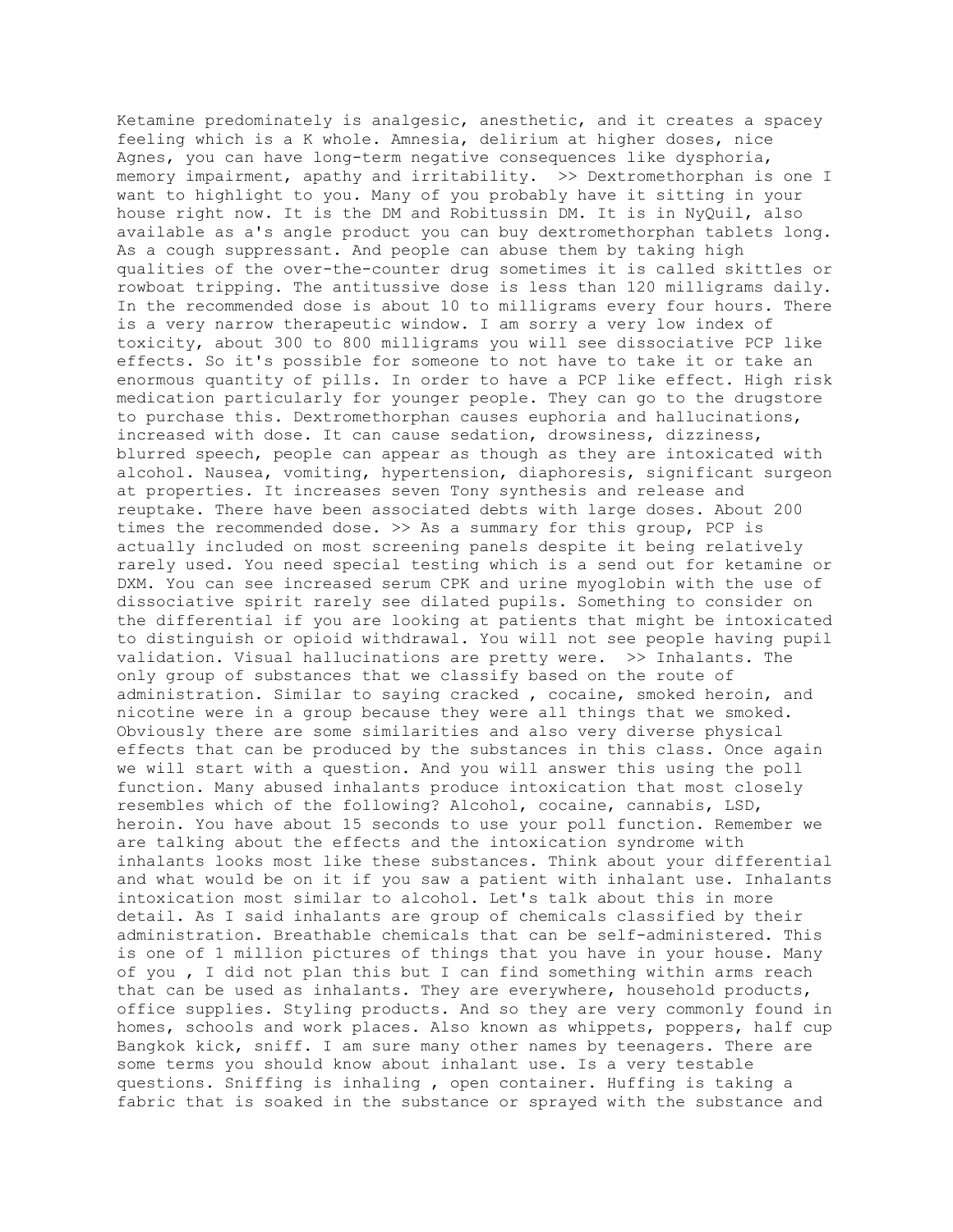then using it to inhale and then backing is actually spring into the back and concentrating papers and then healing from the back this is someone bagging. >> Inhalant use and one of the big takeaways you should remember, inhalant use is a syndrome of young people. Inhalants are right in the middle in terms of past year initiatives in the 12 and older group. You see people are more likely to have tried inhalants fence sedatives or amphetamine or heroin, less likely than alcohol, cigarettes, marijuana. It's interesting when you look at the age distribution, very much an adolescent syndrome. So the most common use is going to be the 12th to 17 age band with use decreasing as people get older. So that is significant. Inhalant chronic use has some very negative long-term consequences. And there appears to be a phenomenon where most people try it, decide it is not them, and exit use. So you do not really see it persistent for most individuals beyond the adolescent period. So this is a partial list of what chemical is contained in different household products. Like I said, widely available . And it can be found in pretty much every bathroom, cleaning closet, at home and at work. >> Because of that inhalants have a high abuse liability and often not recognized for the abuse liability. So they are free or low-cost, people or teenagers can get them from their home without having to purchase them, or raise any suspicion. Very readily available and very difficult to test for. You have to do specialized testing. And there is a narrow window in which use can be discovered in toxicology testing . Also perceived as low risk I will not poll you on this but many of us have robbers submit or glue as kids. It is a common thing and it does not seem to individuals this could have a negative consequence, or that substance use and Amway. As smoking a joint or drinking beer. So if you work with adolescents, pediatrician or adolescent medicine, or emergency medicine and UC kids , inquired about inhalant use. Individuals might not think about the fact they are doing this is problematic and provide education to patients and parents regarding the consequences of use . >> Inhalants work because they are highly lipophilic and rapidly absorbed through the lungs and cross the blood brain barrier. Because there lipophilic they can accumulate in the brain, liver and fatty tissue of the body, which means they can continue to release for some time after use. Rapid omelette --onset, short duration. They can have synergistic effects, as I said earlier intoxication syndrome looks like alcohol you can see's energy with sedative use. Acutely euphoria, disinhibition, dizziness, slurred speech, ataxia. Also can lead to toxic effects and overdose. So there can be respiratory depression, cardiac arrhythmias, fix it, Cardia arrest and can death Kenneth Kerr.

-- Inhalants are very bad for the body. And they have significant effects on cardiac, pulmonary, skin, G.I., GU, blood, musculoskeletal system, and neurological effects. You can see cerebellar atrophy, delirium, dementia. Also irreversible white matter changes. You can actually see dementia early age and people in their 30s and 40s from widespread inhalant use in their younger years. >> As I mentioned because of the lip pathetic nature, these can experience a prolonged residual effect because the chemicals are stored and fatty tissues, the way you can see spikes with people who have stopped their cannabis use but you can continue to see spikes, particularly weight loss. The fact is being metabolized and you will cease release of inhalants from that restored and fatty tissue. Treatment is difficult for this group. Many of us to do full time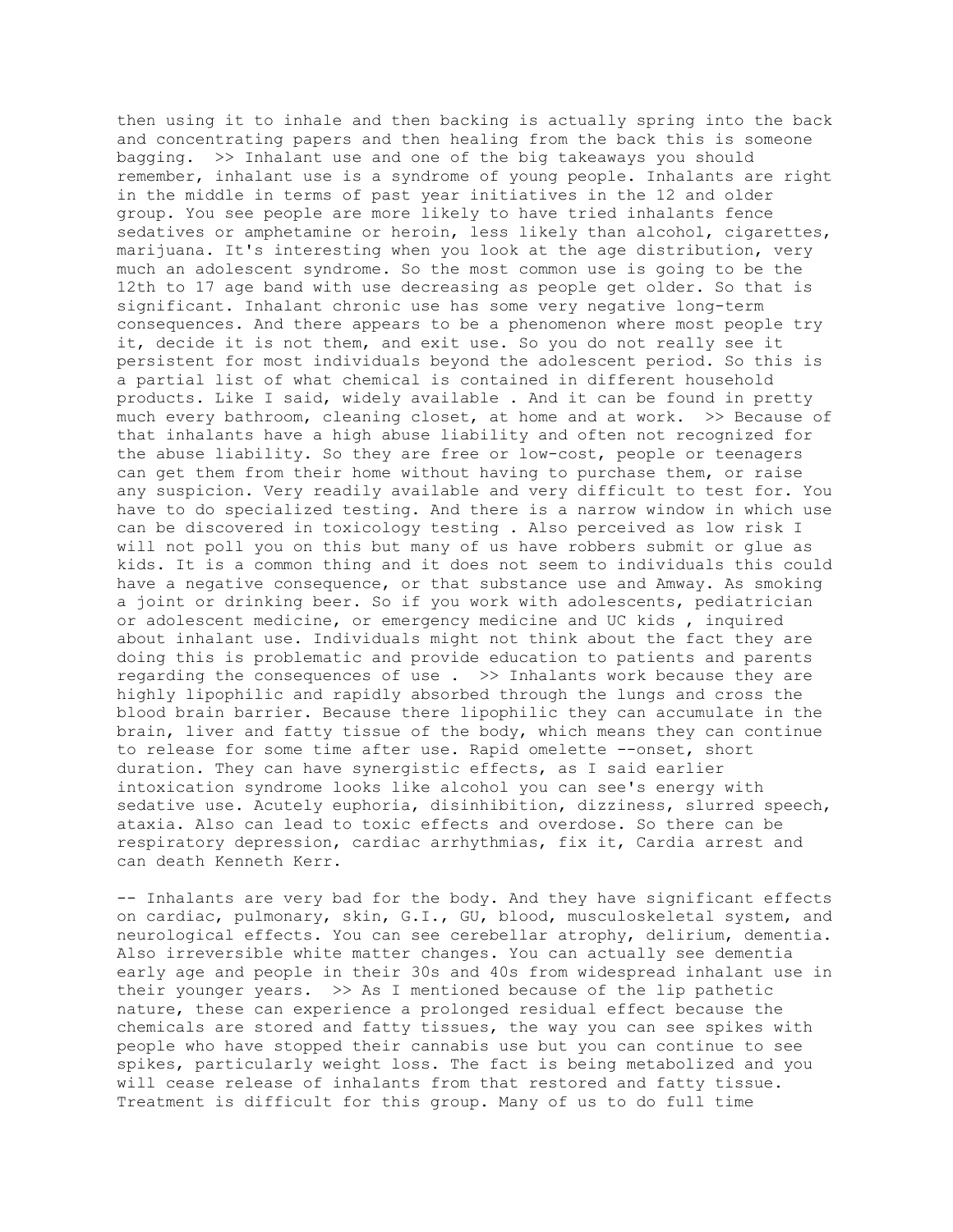addiction work do not have a lot of experience working with individuals with inhalants because relatively rare and also less likely to seek treatment. Both this group and the next group. Also profound neurological impairments. It is important to assess cognition intake and to continue to assess a patient's cognition throughout the treatment course. These might not be individuals who do well. Also there is no pharmacological treatment approved for inhalant use. So while absence of course is important in this population, they may have long-lasting neurological effects that are result of the use even when they are abstinent. The final group that we are going to talk about today is steroids . I want to make the point again we are not talking about corticosteroids, we are talking about anabolic steroids are antigenic steroids. >> Once again we will start with the question. Get ready to answer the poll. Which of the following is not a side effect of anabolic steroid use in women? Facial hair growth and male pattern baldness, voice steepening, breast atrophy, sub fertility and menstrual disturbances, or weight loss. Which of the following is not a side effect of anabolic steroid use in women? You will have about 10 seconds to go. The answer is weight loss. If you think about it, the point of anabolic steroid use is to build muscle mass . We would expect to see weight gain. Not fatty weight gain but muscle weight gain. >> Let's talk about this group. Anabiotic antigenic steroids, AES. Anabolic means skeletal muscle building, androgenic means mask utilizing. These include testosterone, and more than 100 related synthetic substance. They are schedule three as of 1990. There are medical indications. They can be legally prescribed for steroid hormone rescission see, loss of lean muscle mass. Due to things like cancer or AIDS wasting, HIV-positive individuals. >> So this is a real picture of the same guy on the left and the right. So when these are misused they are used to enhance performance, or improve physical appearance. They are taken at 10 to 100 times the intended dose. There is oral administration but often that progresses to IM administration. Steroids again or more commonly used in late adolescence and early adulthood. You can see this is a percentage using 12th-graders and young adults. As for monitoring the future. There are three populations that are most commonly users of abuses of steroids. Athletes, fighting deletes, athletes for performance and hasn't got estates for improved physical appearance, often adolescence. And then we have the fighting Illini, people that lead the mask lies and features, for their job performance or for aggression. Law enforcement, security. Lots of side effects. It can include acne, liver damage, significant hyper cholesterol, -- aggressive and violent behavior, complications of injections. Hypomania or mania, paranoia, extreme irritability, and then with women you see deepening of the voice, facial here, menstrual changes, male pattern baldness, general hyper toy. And then men have the opposite effects. So this particular --[ Indiscernible ] testicular atrophy, [ Indiscernible ]. We have some associated syndromes and treatment for you to have in your radar. One is steroid withdrawal associated depression. This is more recent and recently identified syndrome that can occur when people stop using steroids. Wrap in some case reports of people having significant clinical depression, suicide in that period after steroid withdrawal . These can be responsive to SSRI. Also high rates of comorbid STD, especially opioids. This group is different than all of a other substances we talk about as addiction doctors and that there is no direct euphoric effect. And so people do not use steroids for the direct effect on the brain from